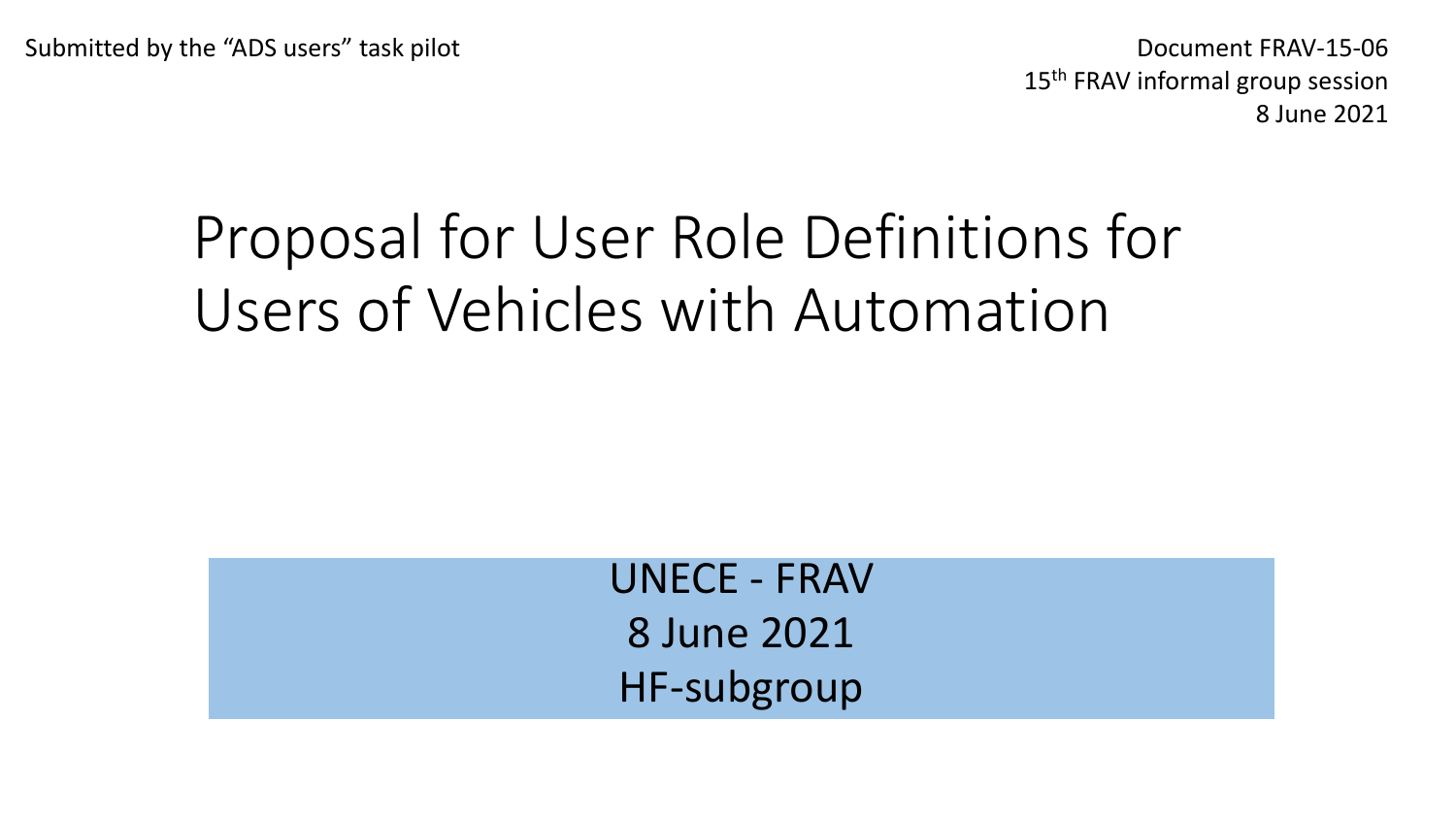

- To come up with an agreed set of user role definitions for users of vehicles with ADS
- Set consists of:
	- user name
	- user definition

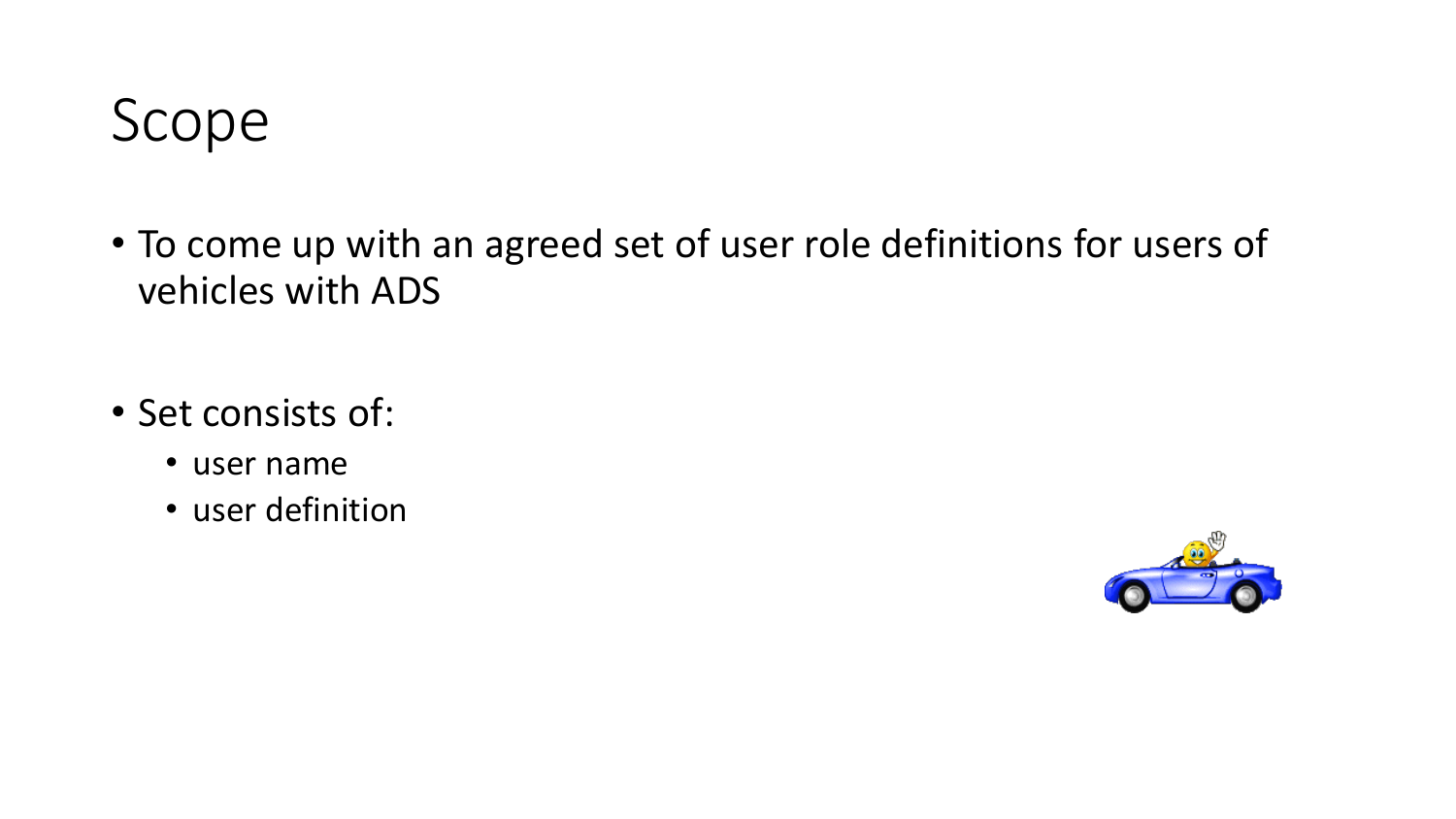# Approach: Four dimensions

- We distinguish four dimensions to differentiate the user roles:
	- Number of vehicles (#)
		- The number of vehicles a user 'controls'.
	- Driving Task Level (DTL)
		- Which part of the driving task is performed by the user\*
	- Operation Mode (OM)
		- How is the user involved
	- Locus of Operation (LoO)
		- Where is the user?

\* At the moment we have not considered the perception and decision levels that can be distinguished at different DTLs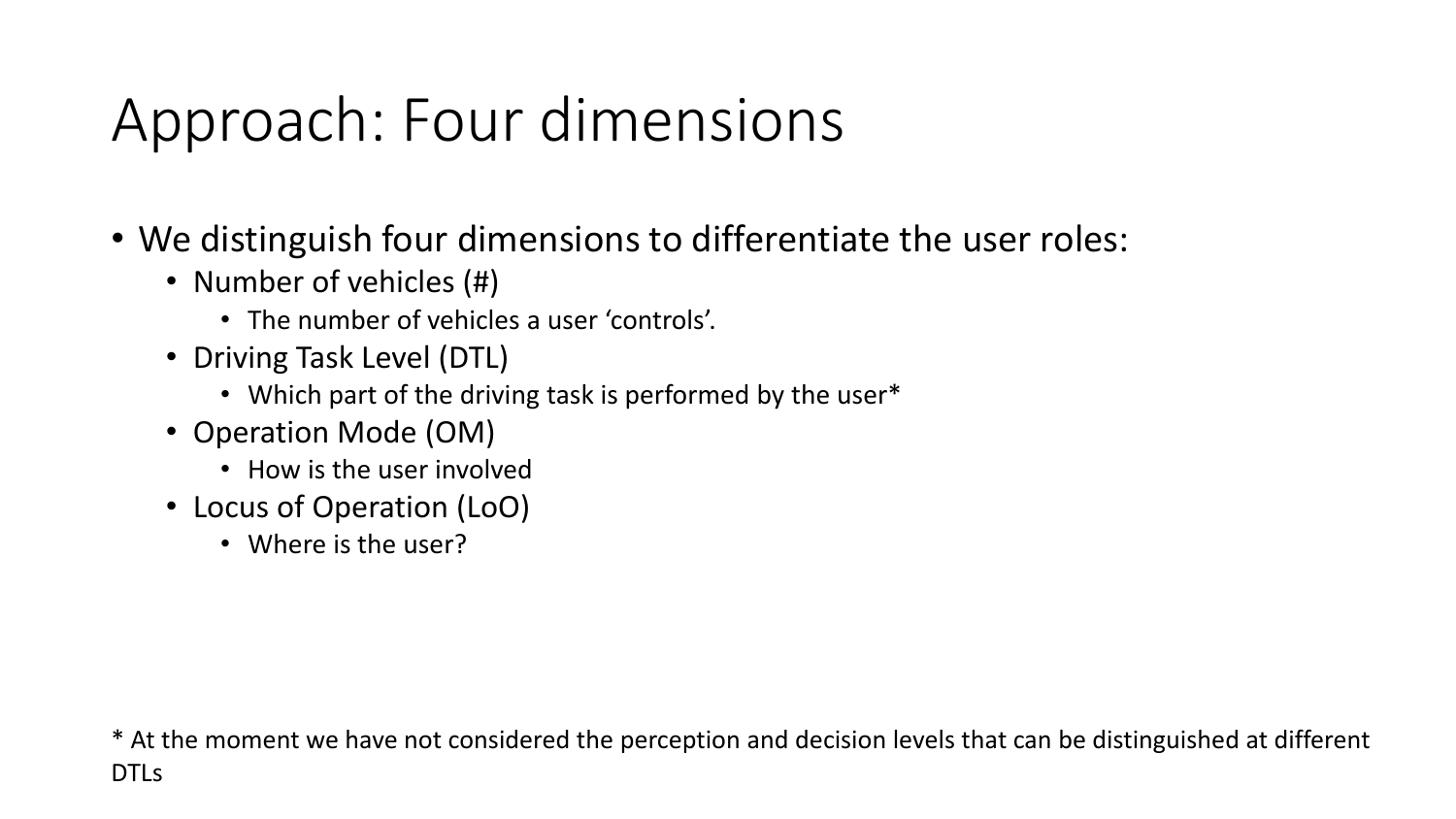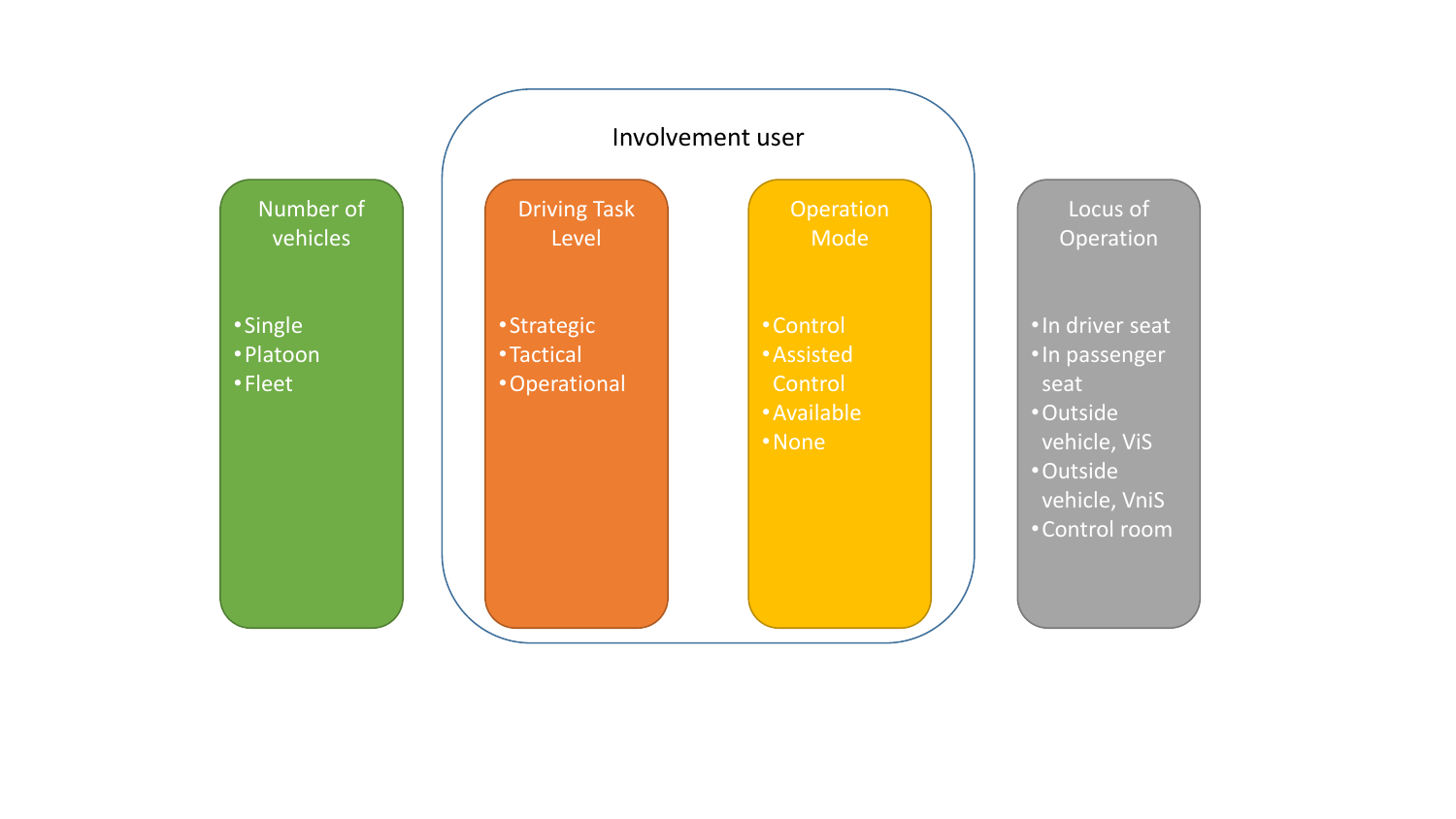#### Important Remarks

- The focus is on a single vehicle with a user in the driver seat.
- A user is a human being. So the user role is performed by a human being.
- A user role for a vehicle with automation is defined as a role in which the user is or may directly be involved in the execution of the driving task. Directly = in real-time.
- Users perform a specific role depending on the automation feature(s). In other words depending on the available automations features *a single person can switch user roles during a drive*.
- We propose to call a user a driver when the user has full control / assisted control at the tactical and/or operational level of the driving task.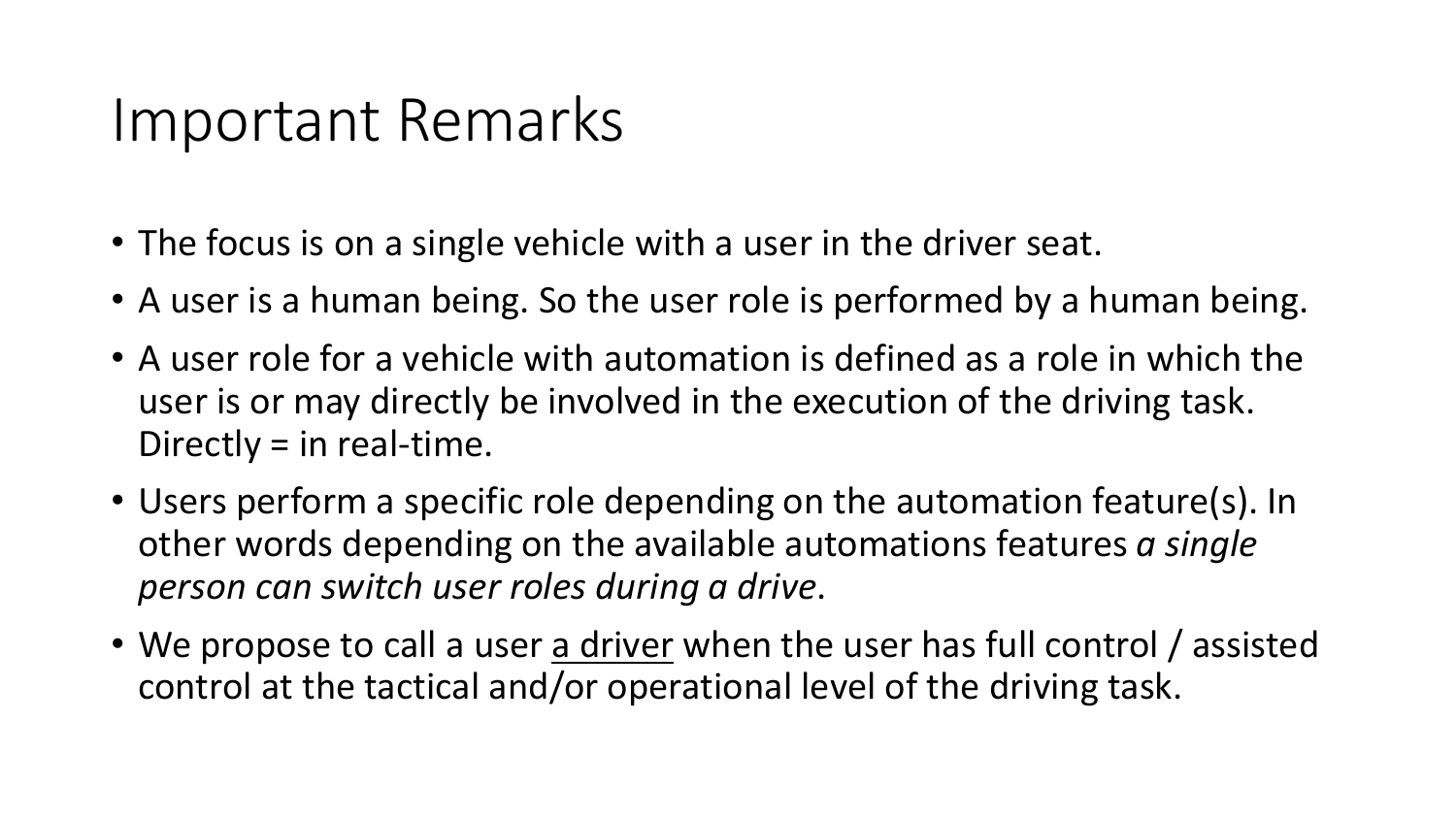### In-vehicle User Roles – no automation

| #                       | User role name                               | Description                                                                                                         | Type of user and<br>strategic control                                                                                                                 | Automation | <b>Examples ADAS</b>                     | SAE defined role    |
|-------------------------|----------------------------------------------|---------------------------------------------------------------------------------------------------------------------|-------------------------------------------------------------------------------------------------------------------------------------------------------|------------|------------------------------------------|---------------------|
| $\overline{\mathbf{1}}$ | Conventional<br><b>Driver</b>                | User performs<br>unassisted the<br>operational and<br>tactical level.                                               | car driver (full<br>strategic control);<br>taxi, bus, and truck<br>driver (shared<br>strategic control);<br>city bus driver (no<br>strategic control) | None       | No ADAS                                  | Conventional driver |
| $\overline{\mathbf{2}}$ | <b>Operational</b><br><b>Assisted Driver</b> | User is only<br>assisted with the<br>longitudinal and<br>lateral control<br>(operational level).                    | car driver with<br>operational<br>assistance features. None                                                                                           |            | ACC, LKS, BLIS, ACC<br>$+$ LKS,          | Conventional driver |
| 3                       | <b>Assisted Driver</b>                       | User is assisted<br>with manoeuvres<br>(tactical level) and<br>the longitudinal<br>and lateral control. of the loop | car driver with<br>assistance features<br>that do not allow<br>the driver to be out                                                                   | None       | $ACC + LKS + auto$<br>lane change, FSDL2 | Conventional driver |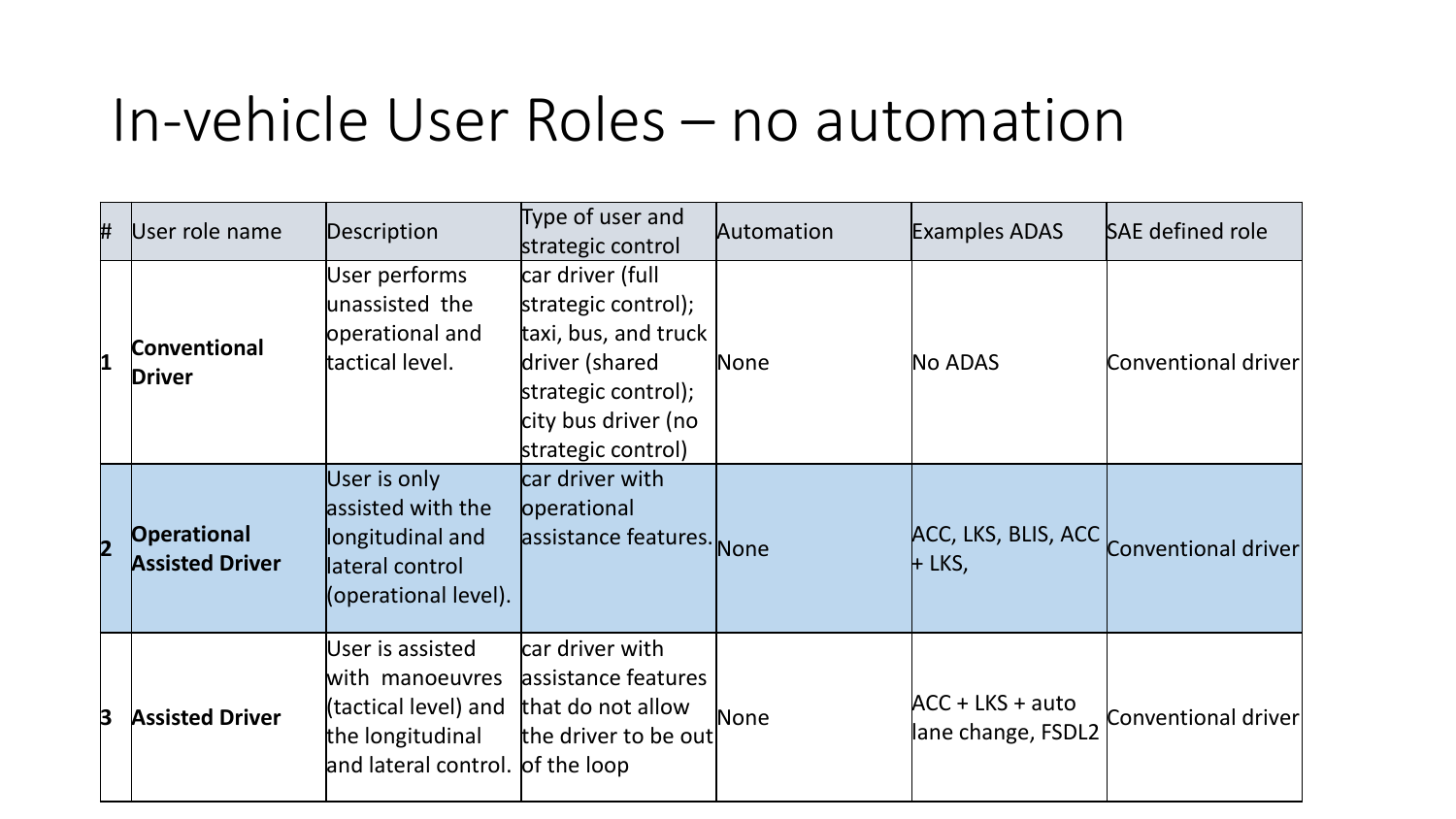## In-vehicle User Roles – with automation

| # | User role name                                     | Description                                                                                                                                                                                              | Type of user and strategic Automation<br>control                                                 |                                                                                                                                             | <b>Examples</b><br><b>ADAS</b> | SAE defined role                   |
|---|----------------------------------------------------|----------------------------------------------------------------------------------------------------------------------------------------------------------------------------------------------------------|--------------------------------------------------------------------------------------------------|---------------------------------------------------------------------------------------------------------------------------------------------|--------------------------------|------------------------------------|
| 4 |                                                    | User has to perform<br>manoeuvres if wished or<br>In-vehicle Limited needed. The longitudinal<br>Automation User and lateral control is fully<br>automated and the user<br>doesn't have to be available. | car driver with full<br>strategic control and<br>occasionally operational<br>and tactical tasks) | <b>Operational tasks</b><br>by ADS (f.ex. ALKS).<br>The user still needs to<br>perform other<br>operational tasks and<br>all tactical tasks | <b>No ADAS</b>                 |                                    |
| 5 | In-vehicle<br><b>Fallback-ready</b><br><b>User</b> | User has to be available for<br>controlling the vehicle. The<br>ADS performs the<br>operational and/or the<br>tactical task.                                                                             | car driver with full<br>strategic control and<br>heeds to be available for<br><b>DDTs</b>        | Operational and/or<br>tactical tasks<br>by ADS(f.ex. ALKS+ or<br>Highway Chauffer)                                                          | No ADAS                        | In-vehicle fallback-<br>ready user |
| 6 | <b>ADS User</b>                                    | User activates the ADS and<br><b>if necessary indicates</b><br>directions. (strategical tasks)                                                                                                           | Car driver with full<br>strategic control and no<br>heed for DDT<br>involvement                  | Operational and<br>tactical tasks                                                                                                           | <b>No ADAS</b>                 | Passenger                          |